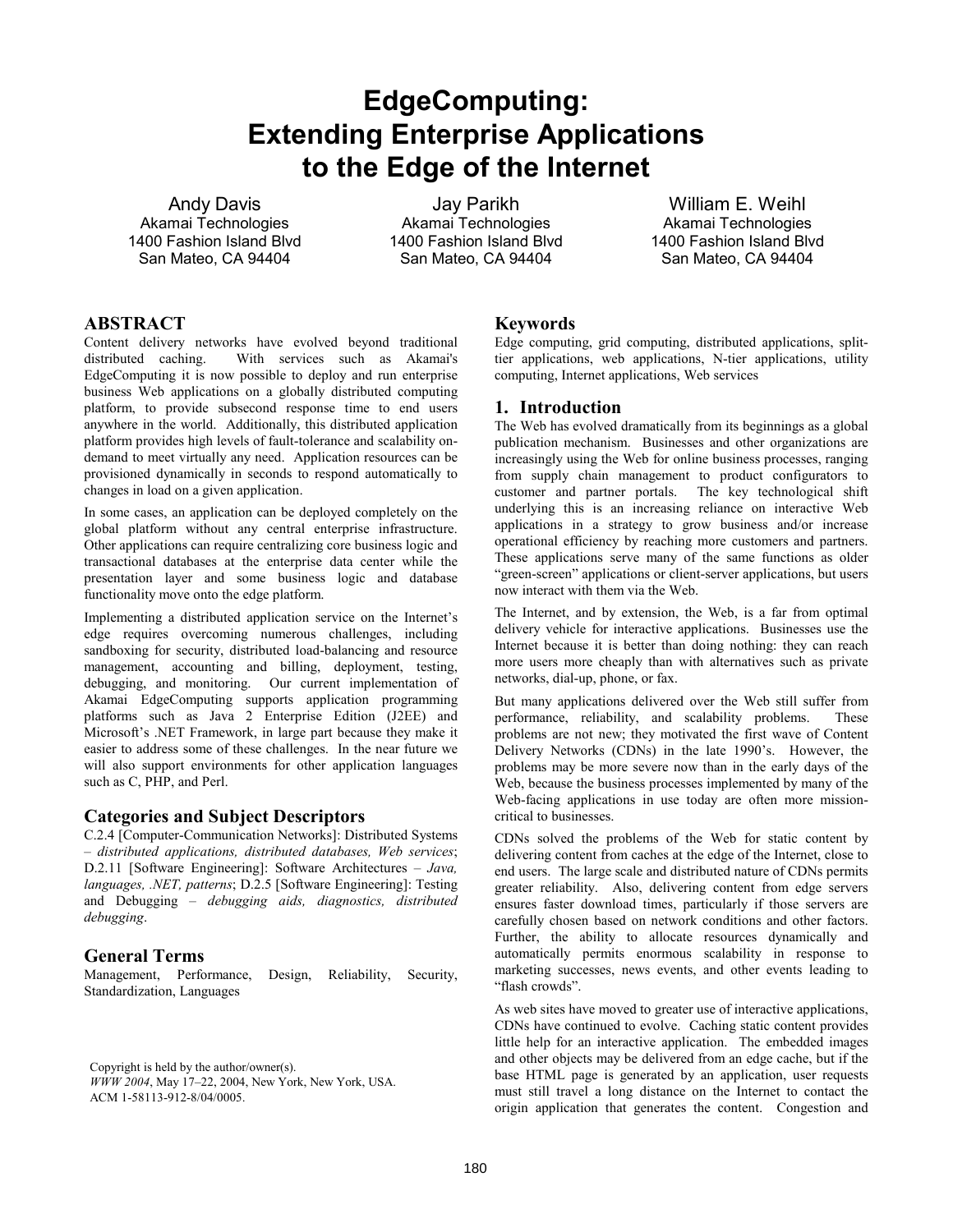outages on networks cause some users to see download times for a page in the 10's to 100's of seconds – enough to make a site virtually unusable for those users. Additionally, capacity limitations on the enterprise data center infrastructure limit the number of users that an application can support; for consumerfacing applications the load is particularly hard to predict, resulting in money spent on excess capacity that remains idle much of the time but still insufficient to support peak loads.

We have developed a distributed application service, *Akamai EdgeComputing,* to address these problems. EdgeComputing brings to applications the same advantages that CDNs provide for static content. Akamai's EdgeComputing distributed application service is a form of utility or grid computing (see the Global Grid Forum [3] and the Globus alliance [4] for information on many current grid computing efforts). Unlike most grid computing systems, however, it is focused on interactive business applications. It is also globally distributed to ensure that applications run close to their end users, automatically providing capacity both when *and where* it is needed.

Using EdgeComputing, parts of a Web application – and in some cases the entire application – can be distributed across the Akamai network. Many client requests can be processed completely at the edge, avoiding wide area network communication altogether. For requests that require communication with the enterprise data center (e.g., to talk to a transactional database, or to interact with legacy systems), only the raw data needs to be exchanged, not the entire HTML page, reducing the amount of data sent long-haul by one to two orders of magnitude. In addition, the same network of servers can be used to optimize the path taken over the Internet between the edge and the enterprise, avoiding congestion and outages in real-time and further reducing response time.

At its core, our EdgeComputing service requires the ability to virtualize server resources. There are many ways to do this, including virtual machine monitors (e.g., VMware [10], Xen [1]), user-mode Linux [9], and binary code rewriting (e.g., Etch [8], ATOM/OM [11]). For performance and manageability reasons, we chose not to provide each customer with a set of virtual machines for its applications. Instead, we run each customer's applications in separate application server processes, relying on kernel and operating system functionality to isolate customers from each other and to prevent runaway use of server resources. We then provide a customer application console through which a customer can view a summary of all of his running application instances, and when necessary drill down to a detailed look at individual instances. Initially, we have implemented EdgeComputing for J2EE and .NET, which provide standard programming environments that simplify the deployment and management of clustered Web applications. Our current implementation supports Apache's Tomcat server and IBM's WebSphere Application Server; support for Microsoft's .NET framework will be available later in 2004, followed by support for "native" application language environments (C, Perl, etc.).

Our original motivation for a distributed application service was to solve the performance, reliability, and scalability problems plaguing Web applications. As we discuss below, EdgeComputing has enabled our customers to ensure truly interactive sub-second response time to all users, with far greater reliability and scalability than they could cost-effectively achieve on their own. In addition, EdgeComputing has resulted in unexpected benefits, though viewed in retrospect the benefits are not so surprising. "Time to market" has been greatly reduced for many applications because customers no longer have to deal with capacity planning, acquiring, and provisioning infrastructure, thus eliminating significant risk, cost, headaches, and delays. If an enterprise still maintains a central infrastructure, they need less. Customers can focus on what they want the application to do and on building it. Deployment then involves simply publishing the application to Akamai, which manages the application infrastructure within an on-demand environment. Customers also can worry less about optimizing applications for scale, although they (and we) still need to worry about performance issues overall.

# **2. The EdgeComputing Model**

Our EdgeComputing distributed application service is not a new programming model or a new set of programming APIs; it is a new deployment model for Web applications. Today, most Web applications are deployed within a single data center, perhaps in a cluster of machines connected by a high-speed LAN. To use EdgeComputing, a site developer typically must split the application into two components: an *edge* component and an *origin* component. The code in the edge component is deployed onto Akamai's network of servers distributed around the world (more on how this is done below); the origin part is deployed in the traditional manner within the central data center.

Some applications naturally and easily divide into edge and origin components; others require some redesign. We discuss this issue in more detail later in the paper.

We have implemented a replication subsystem for session state, permitting an application's edge components to maintain per-user state that remains available even when users are mapped to different servers; more detail on session management is in Section 6. Edge components can also use our NetStorage facilities (a distributed collection of storage silos that provides automatic replication of data) to store information submitted by users for later processing by the origin components.

Our management interfaces support staged deployment for applications. Typically, a site developer tests an application internally on test machines before deploying it to Akamai. After the application passes internal testing, the developer deploys it across the Akamai network in stages, watching for problems at each stage. More specifically, deployment involves several steps. (For concreteness, we focus here on J2EE applications.)

- 1. A site developer packages the edge part as a WAR (Web ARchive) file.
- 2. The developer publishes the WAR file to Akamai through the Akamai portal (via a Web page or Web service).
- 3. The Akamai portal "scrubs" the WAR file to ensure that it can run on our edge application servers. Akamai validates the WAR file and makes sure the components are compiled for the correct application server platform.
- 4. The developer uses the Akamai portal to control the deployment of the application, first deploying it to a test network of Akamai machines that are identical to our production machines except that they do not serve live traffic, then to a few machines serving live traffic, then to a small but significant percentage of the network, and finally to the entire network. At each stage of the process, the developer can drive test load against the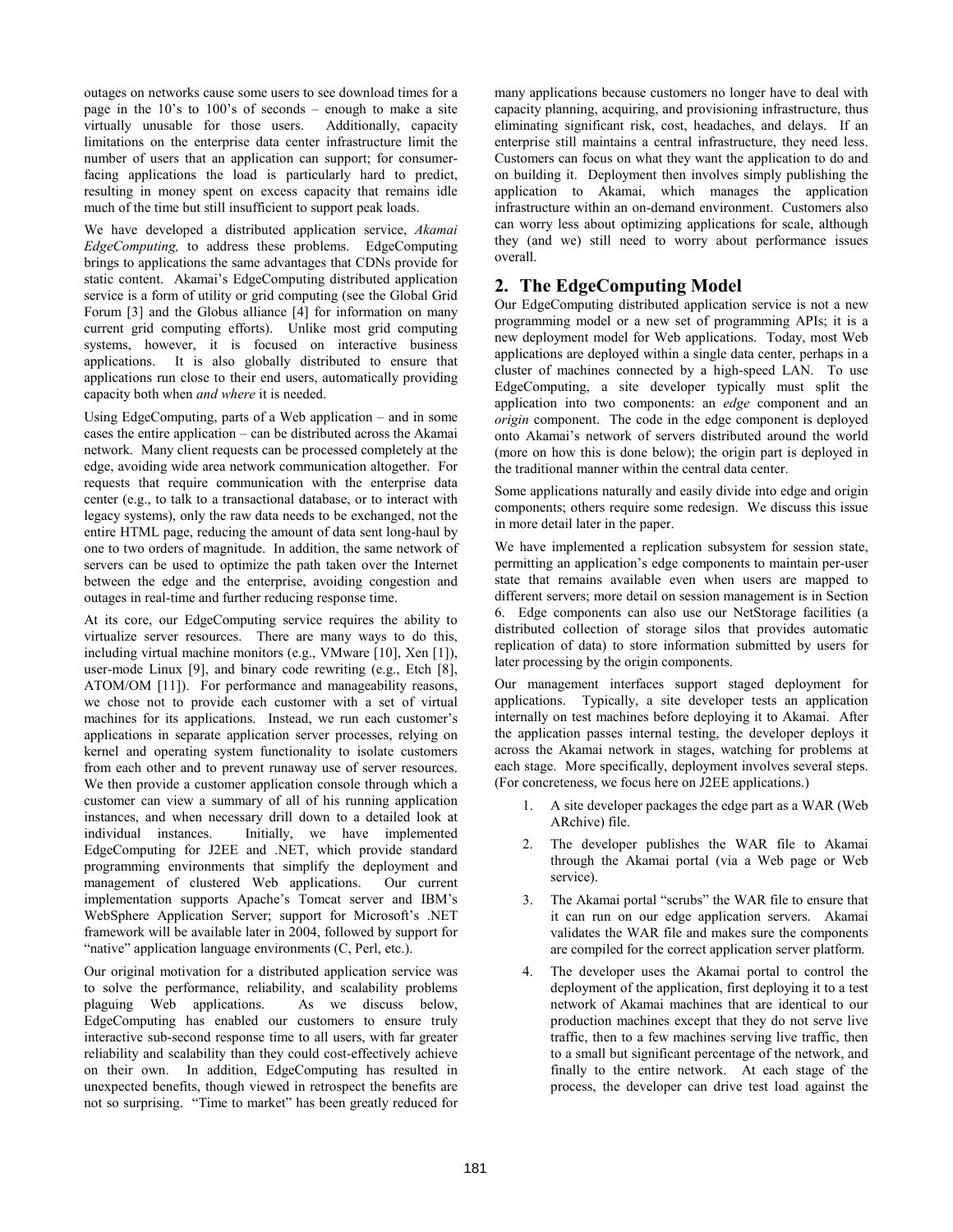application and watch for errors, alerts, and other indications that there are problems with the application.

5. If problems are found, the developer can abort the deployment and revert back to the older application.

Deployment occurs in stages such that multiple versions of an application may be live simultaneously, a process that limits the impact of errors to as few users as possible.

Applications belonging to different customers may run simultaneously on the same machine. We have implemented a security "sandbox" to ensure that applications cannot interfere with one other or with the underlying operation of our servers. Security sandboxes are discussed in Section 4.1.

Server resources on the Akamai network are managed automatically. When the load on an application increases, additional instances of the application are started on additional servers near the users making the requests, and requests are directed to those servers. When the load drops, application instances may be stopped automatically. This automatic resource management and load balancing system is discussed in Section 4.2.

Logically, a site developer can view the Akamai system as a large virtual cluster, distributed around the world. Server resources can be added or removed from the distributed cluster at any time, dynamically and automatically. To enable debugging in such a system, our portal provides a comprehensive view of all running instances of an application. Debugging is discussed in more detail in Section 4.3.

Finally, billing for our EdgeComputing service is based on usage, measured in requests per month. Applications are allocated a certain amount of bandwidth, memory, CPU, and other resources. Applications can be given more than the standard allocation, typically for an additional application resource fee. An alternative would be to allow unlimited resource usage, and to bill for what is used. However, most customers have indicated a preference for a model in which usage per request is limited in order to avoid receiving an enormous bill at the end of the month because of an infinite loop or some other bug that creates runaway usage.

## **3. Example Edge Applications**

We launched EdgeComputing as a service in early 2003. As of this writing, we have a large number of customers running a wide range of applications on the service. Those applications fall into several categories, summarized in the following subsections.

## **3.1 Content Aggregation**

The simplest category of applications involves applications that have no internal databases, but simply aggregate and format content from other sources. This category includes portals, which aggregate news, search, and other data sources to present a unified interface. This content can be transformed depending on the end user device. These applications are simple to run on the edge; data can be retrieved from the various sources using HTTP or Web services, formatted on the edge, and then returned to the user. If the data from the various sources is cacheable, most user requests can be processed completely on the edge without any long-haul communication.

Note that some portals today permit customization based on a user profile kept in a database. Today, that database would be maintained in our customer's data center. User profiles can be retrieved from the database over the Internet (typically through a

proxy servlet or similar mechanism running at the origin in front of the database), and then used to customize the page returned to the user. With some care, user profiles can also be cached on the edge, allowing most communication with the origin to be avoided altogether.

Another application in this category found on many sites is a store locator application, which allows a user to enter a location, for example, by city or zip code, and find out what stores are near that location. In many cases, the real work of this application is done by a Web service such as MapPoint [7]; the application on the customer site simply formats the results returned by the service. This is really a special case of portals, requiring only a single data source.

## **3.2 Static Databases**

Applications with static databases can often be run entirely at the edge. Applications today are limited to databases of moderate size (100's of megabytes). Examples include:

- Store locator the part often done by MapPoint, where the database involves the actual stores and their locations as well as the geographical information needed to determine proximity.
- Product catalogs except for real-time inventory information, the information in most product catalogs is relatively static and can easily be cached on the edge servers. For J2EE applications, we are working with IBM to deploy Cloudscape [5], a pure Java relational database, to enable these kinds of databases to be run alongside the edge application, accessed using JDBC. Note, that the Cloudscape edge database technology is applicable to many other types of edge applications, not just product catalogs.
- Site search the index for searching a site can typically be cached on the edge.
- Product configurators  $-$  again, the database containing product information and the business rules controlling allowable configurations and associated pricing can often be cached on the edge.

Configurators are a little different from the other applications in this category, since they often require client session state to keep track of the configuration selections already made by the user. We replicate session state across multiple servers in order to handle when a user gets mapped to different machines over time without losing the user's session.

# **3.3 Data Collection**

Some applications, such as registration (for products, college courses, etc.), online applications (where one applies for something, such as college or a credit card, not in the sense of computer "applications"), and customer service (submitting a question via a web form) involve collecting data from forms filled in by users. If the application is a single-page form, the data can be collected on the edge and sent via HTTP POST (or a Web service call) directly to the origin, or the POST data could be sent to our NetStorage system. The NetStorage system replicates the data in files on disk for later retrieval by the customer.

If the application form involves multiple pages, the information entered progressively can be kept in session state on the edge. The choice of which form to present next – a choice perhaps based on the data entered so far – can be made on the edge, and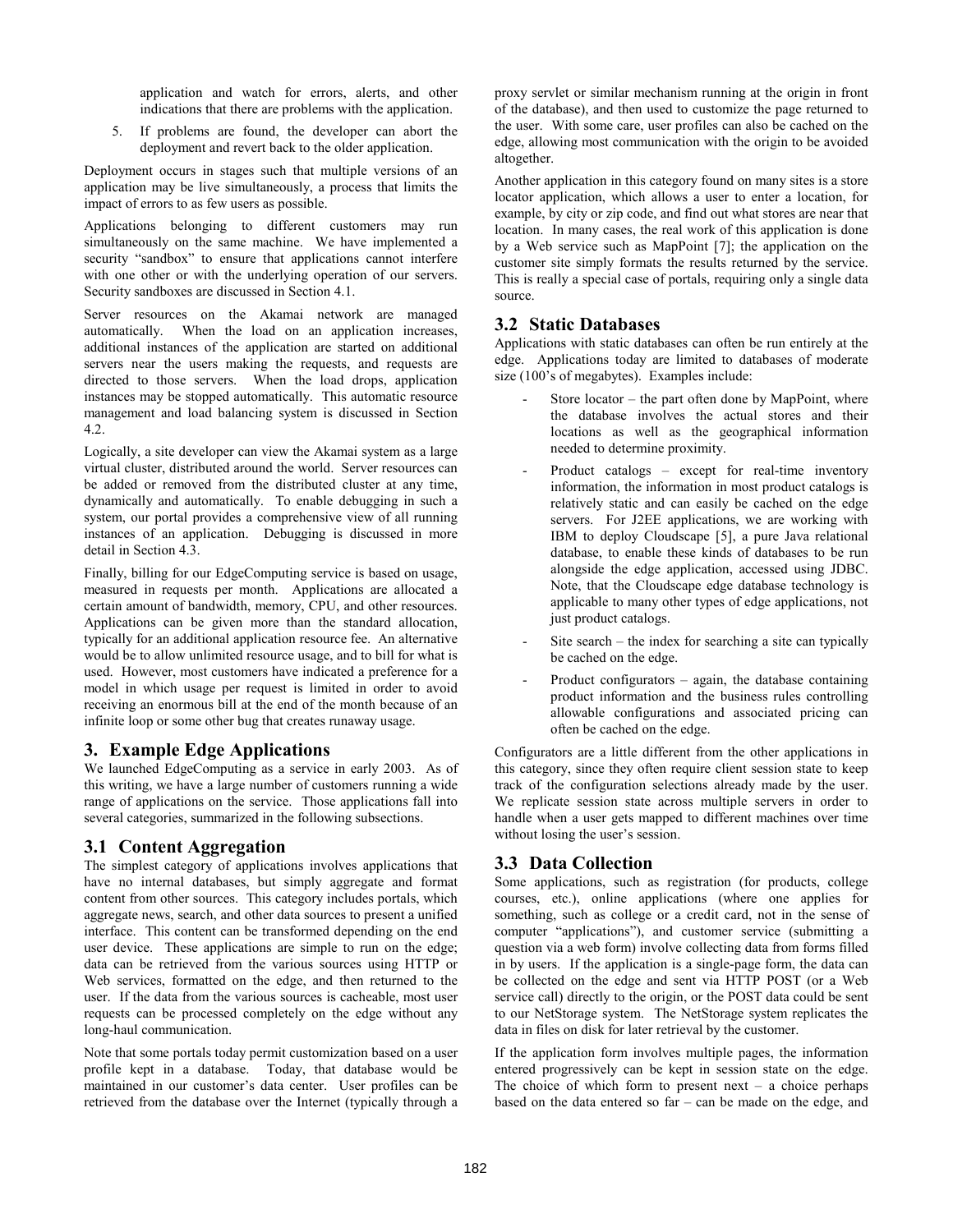the final data can again be stored on NetStorage or sent to the origin. Data validation can also be done at each step to filter out nonsensical data.

As another option, if the data is only needed for later offline "batch" processing, the edge application server can log some data for each request. This logged data is collected from all servers. Later, the collated log files are made available for processing by the origin.

Some news and portal sites, among others, use voting or polling applications to allow their users to express their opinion or preferences on various issues. This data can be collected and buffered for short periods on the edge and then sent to the origin. This allows the origin to service a small number of medium-tolarge requests instead of a very large number of small requests. This reduction in turn enables the application to scale to larger loads without significant dedicated central infrastructure. The origin can then publish the aggregated data to the edge, where the application can refresh its view every few seconds to give users virtually real-time polling results. Loads on this kind of application can be particularly hard to predict and thus prohibitively expensive to provision dedicated infrastructure for peak loads.

## **3.4 Two-Way Data Exchange**

A slightly more complex version of the data collection application involves data flowing in both directions withthe behavior of the application depending on the aggregated data published in realtime by the origin. One example is online ad serving in which the ad to be served depends on the available ad inventory and which ads have been served so far. Another example is contests, in which the probability of winning may depend on the number of people who have already won. As with the voting or polling application, buffering and aggregating data in the network for brief periods can reduce the central infrastructure required by several orders of magnitude, enabling a site to handle much higher peak loads at lower expense. In the case of one customer, a contest application was designed and developed to run on Akamai EdgeComputing; it used virtually no central infrastructure, but still supported over 70 million requests during the 5-hour contest. Without EdgeComputing, a great deal of time would have been required to procure and provision the infrastructure, and it is likely that the load would have exceeded the capacity in any event, since the actual load exceeded the expected load by roughly a factor of 7.

# **3.5 Complex Applications**

The final category is the catchall of more complex applications, including full e-commerce engines, supply chain management, customer relationship management, online banking, etc. Many of these applications have pieces that fall into the other categories above (e.g., e-commerce engines include product search, store locators, and other pieces that can be moved to the edge), but they also include pieces that rely on transactional databases. In such cases, the application must be split, typically to put the presentation layer on the edge and leave the business logic and data access layers at the origin. Even though some central infrastructure is still required, there can still be significant advantages in performance because only raw data needs to be retrieved from the origin, rather than full HTML pages. More information on best practices for how to handle these types of applications is provided in Section 5.

## **4. Technical Challenges**

In this section we discuss a number of technical challenges faced in implementing the EdgeComputing distributed application service, including security, debugging, accounting and billing, load balancing, resource management, and monitoring, and session state replication.

# **4.1 Security**

Customers' EdgeComputing applications run on machines within the Akamai network, and multiple applications from different customers may run simultaneously on a machine. For this reason, each EdgeComputing customer application is executed within a security sandbox that prevents EdgeComputing applications from accessing unauthorized server resources and data, and also keeps each application from over-utilizing granted server resources. Our primary concern in isolating applications from each other is to protect against buggy code, not against malicious users; we have a business relationship with our customers that makes the deployment of malicious code unlikely.

The security sandbox performs access control checks each time an application tries to access a resource and checks limits on resource usage. For example, if an EdgeComputing application is allowed access to an area on disk, the sandbox prevents the application from reading or writing data outside the allotted disk area, limits the rate of disk access, and enforces a limit on the total amount of data stored on disk. The sandbox also limits the hosts to which the application can communicate, and it limits the number of network connections the application can have open at any given time.

To provide access control and resource management, the security sandbox makes use of facilities from the operating system such as file system quotas, user/group id permissions, and custom sandbox modules. In addition to these facilities, the sandbox can be extended with finer granularity of access control and sandboxing by making use of security capabilities provided by the application server, such as the J2EE Security Manager and policies.

To achieve better isolation, each customer's EdgeComputing application is run in a separate process on each machine. This isolates any ill effects from a misbehaving application and prevents that misbehaving application from hampering the performance of other applications running on the system. Before an EdgeComputing application is launched, libraries and configuration files needed by the process are stored in an area of disk allocated to the process, and permissions and quotas are set up as necessary. Also, the application's process is configured such that it cannot access files or directories outside of the allocated area on disk.

Once a process is launched for an application, the custom sandbox modules track system calls made by the server process. The sandbox modules are used to throttle access to resources and to report resource usage information to an external monitoring process that monitors all EdgeComputing applications running on the machine. The monitor process may restart, throttle, or terminate a process that tries to access forbidden resources or over-utilizes resources on the machine. It also monitors the time used by the process for each user request, and it may terminate or restart the process if requests take longer than a configurable threshold.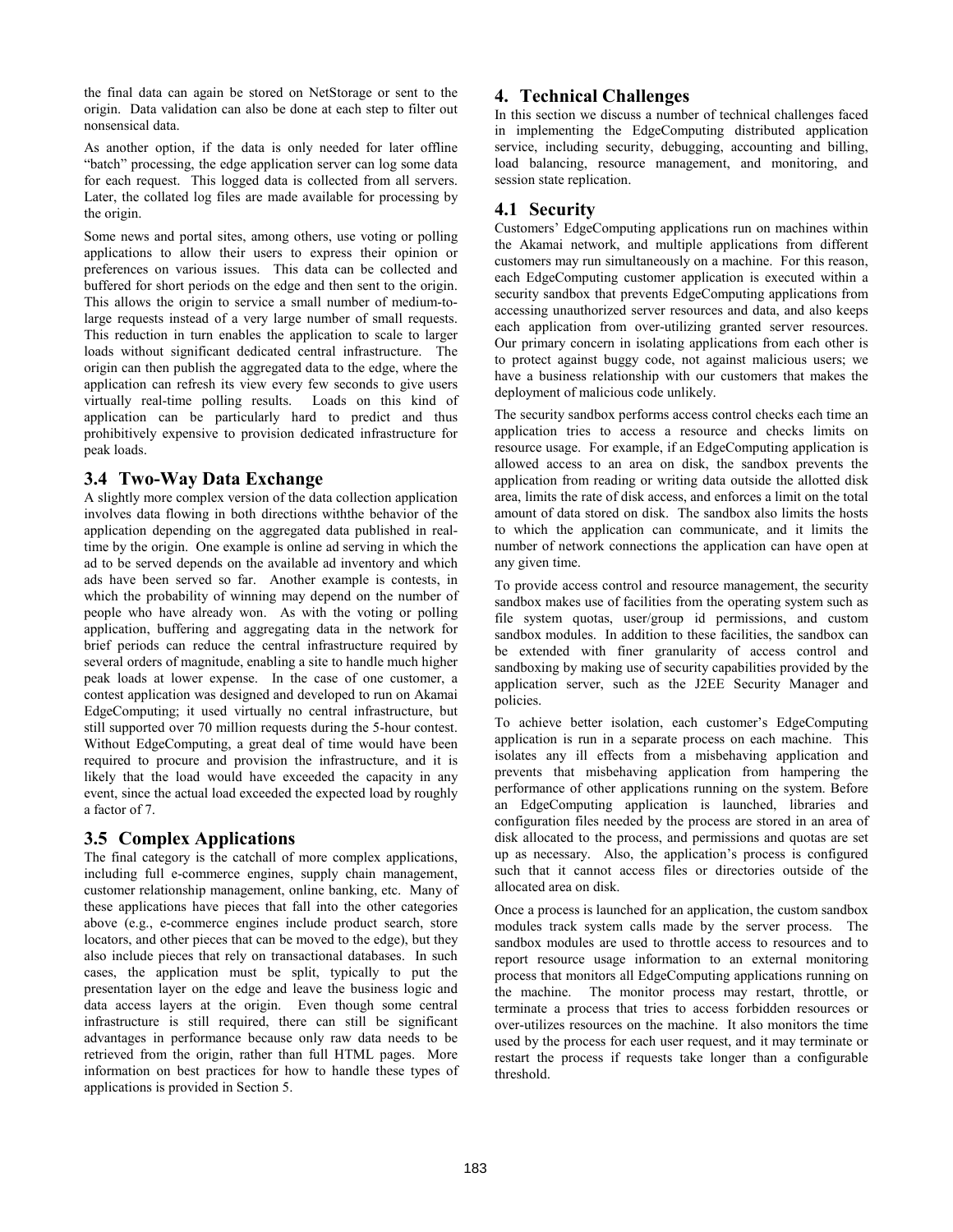Since edge applications can also use session data (managed and replicated by the Akamai EdgeComputing systems), the sandbox also enforces limits on session object size to prevent overconsumption of disk and memory for storing and replicating session data. Further, the security sandbox ensures that application session objects are accessible only from the appropriate customer application by encrypting the session data using separate customer specific keys.

# **4.2 Load Balancing, Resource Management, and Monitoring**

The problem of preventing overload of any particular server or application can be challenging enough within a single data center. In a globally distributed system, the problem is magnified. The Akamai system automatically monitors client traffic, network conditions, and application performance and automatically distributes traffic and applications as needed to prevent overload of any particular server or application instance.

Logically, the Akamai network can be viewed as a single virtual multi-computer that can run multiple EdgeComputing processes. At a more detailed level, the Akamai network is made up of many individual Akamai edge servers. Each edge server is capable of starting, stopping, and monitoring the execution of an EdgeComputing process.

Load balancing is done hierarchically, first among edge server groups (ESGs), and then within ESGs. Within an ESG, load balancing focuses on ensuring that each application is running on enough servers in the ESG to handle the load for that application directed at the ESG. Among ESGs, load balancing focuses on distributing load for different applications to ensure that no ESG runs out of capacity, at the same time optimizing for network conditions and end user performance.

At the top-level, load is dynamically mapped among ESGs using DNS, much as in the original Akamai CDN. Within an ESG, load is redistributed both using DNS (by returning more or fewer IP addresses in response to DNS requests) and by tunneling requests, as needed, from one server to another to ensure a relatively even distribution of load among instances of an application.

Within an ESG, the load-balancing algorithm uses detailed information about resource consumption by each EC application instance. Within the ESG, load-balancing agents aggregate load and capacity data and report the summarized data to the top-level load-balancing agents. In addition, the agents analyze the local ESG data to determine how many instances of each application should be running in the ESG and whether load should be shifted within the ESG.

As mentioned previously, each edge server runs a monitor process that monitors all EdgeComputing applications running on the server. The monitor process gathers resource usage, health and event information from the OS as well as from Akamai components running in-process with each EdgeComputing application. This data is fed to the load-balancing system as well as to the Akamai reporting system. The reporting system aggregates data from all machines in the network, providing a real-time monitoring data view.

The CPU, disk, and memory usage of each application is monitored and reported. Periodic checks are made to each EdgeComputing process to make sure that it is functioning properly. Some EdgeComputing processes can be deployed to provide a periodic "heartbeat" message to be sent to the monitor

process as a proactive indication that it is alive. Events generated by the EdgeComputing process (perhaps in response to a message from the Akamai network) are also monitored and reported.

For J2EE applications, a finer granularity of resource monitoring is possible. Because these application servers use Java blocking I/O APIs and a thread-per-request model, we can track and report the CPU used for each request. In addition, the memory free and total memory used inside the JVM is also monitored and reported.

All of the aggregated monitoring data is reported from each EdgeComputing process running across the entire Akamai network. This data can trigger sophisticated alerts for the Akamai NOCC. The data related to the customer's application is also presented to the customer through an application console. Many types of alerts can be generated; examples include memory utilization inside a customer's JVM, EdgeComputing process restarts because of resource over-utilization, failed customer application installs, and failed application delivery. Our customer application console also contains real-time information for each running instance of the customer's applications, showing the current state of the process, memory and CPU usage, and the number of client requests served by the process.

## **4.3 Debugging**

Each EdgeComputing process can write logs to disk that can then be accessed through the customer application console/portal. This allows the EdgeComputing application developer to write diagnostic information such as stack traces and event messages to a log file that can be viewed through the Akamai portal. Customers can see data for each instance of their applications running on the Akamai network. They can drill down on a specific instance on a specific machine and retrieve log files from that machine.

Many JVMs allow programmatic generation of diagnostic information about the JVM and the application running inside it. This information includes thread dumps and JVM heap dumps. Our EdgeComputing implementation for J2EE allows this information to be requested through the customer application console for a specific application instance; the JVM writes the information to a file that can then be accessed by the customer in the same manner as standard debug log files. A customer could retrieve this information from an application instance to diagnose a problem flagged by alerts or by other information available through the portal.

Akamai provides a staging test network that replicates the production environment, except that it does not service live load. This permits functional and load testing of applications to be done in a safe environment that is as close as possible to the production environment.

## **4.4 Application Session State**

End user session state is a common aspect of Web applications developed using J2EE or .NET (and others). This application state is conventionally stored in-memory in the application server process that is handling the end user request. By default, most application servers will not replicate or persistently store this session data, so it is not made available to other application instances in a clustered environment. This introduces a single point of failure for users mapped to a particular application instance, since if the server goes down, the client session data would be lost. In clustered enterprise environments, one can make use of in-memory replication sub-systems or a database to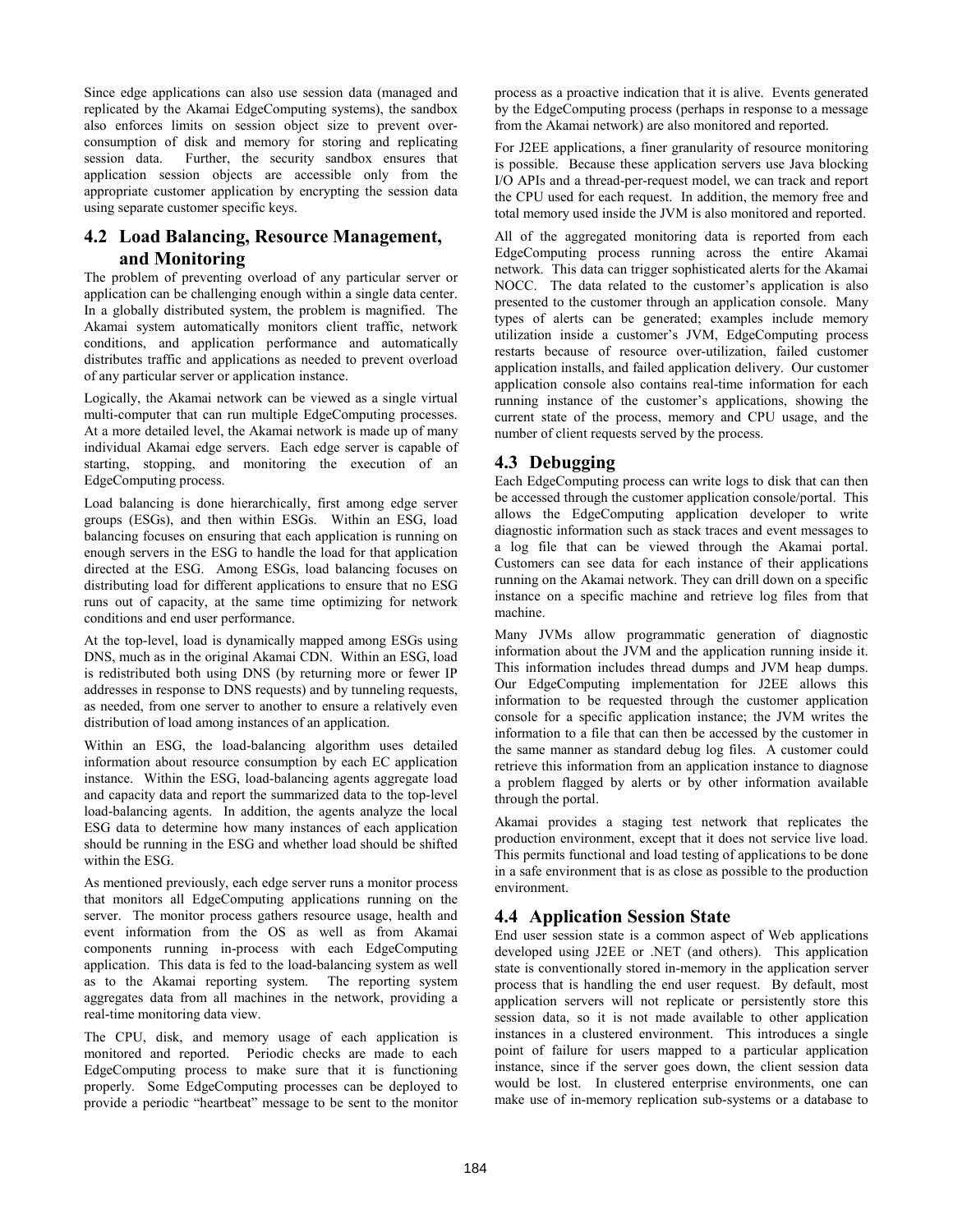replicate and store the created session state. This can provide a higher level of fault tolerance to the application.

Akamai EdgeComputing dynamically maps end users to the appropriate application instance across the entire network. This introduces an interesting problem of session affinity, since we can move end-user traffic from server to server. Having one centralized database to provide persistent session storage would add unnecessary latency in servicing the request and might even render worthless the benefits of moving an application to the edge.

EdgeComputing provides an edge session replication system that allows for client session objects to be replicated across servers in an ESG as well as across ESGs. This system provides the application server session interface with an in-memory cache to reduce latency. The locally cached session object is checked with the system replicated session object to validate that the session object is "current", and if so, the object can be used by the EdgeComputing application (thus, avoiding the deserialization of the object data). If the end user is mapped to another server, the application server on that server checks its local cache.

Remapping occurs when machines suffer hardware or software failures, when the network between a user and a machine becomes congested, and when load needs to be redistributed to prevent machines from becoming overloaded. However, remapping is relatively infrequent, so it is likely that consecutive requests in a user's session will contact the same server. In the common case, the user's session object will be found in the local cache. The first time the user has been mapped to this machine, the application server must retrieve the user's session object from the session replication system. If the application modifies the session object, the updated object is sent asynchronously to the edge session replication system.

## **5. Edge Application Best Practices**

The EdgeComputing development model remains the same as for centralized applications; it does not require the use of any proprietary APIs. The deployment model changes, not the programming model. If an existing application follows wellknown component programming best practices, adapting it for EdgeComputing is easier. For example, EdgeComputing for J2EE enables the execution of J2EE Web tier application components — JSPs, servlets, tag libraries, and JavaBeans.

In order to provide more context, this section focuses on describing the best practices specifically related to development for EdgeComputing for J2EE using Tomcat or IBM's WebSphere Application Server. These best practices have been established working jointly with IBM and described in detail in [2]. In general, EdgeComputing applications are architected as two cooperating sub-applications: an edge-side application running on Akamai and a corresponding origin-side application.

#### **5.1 Presentation Components on the Edge**

The most common EdgeComputing model is to deploy the presentation components of an application onto the Akamai edge servers and to cache access to origin data via the Java Web services client model. Typically, the Web application will be developed using a framework based on the Model-View-Controller (MVC) architecture.

Jakarta's Struts framework [6], a common open-source framework for building Web applications based on the MVC pattern, is well suited for EdgeComputing. Struts provides its own Controller

component via a servlet. For the View, Struts-based applications often leverage JSPs to create the end user response. The Model component is commonly represented by JavaBeans. These Model JavaBeans may be self contained or represent façades for other components like JDBC or EJB.

The View and Controller components of a Struts application are good candidates for distributing on EdgeComputing. These components run on the Akamai edge servers and can interact with Model components running at the origin (EJBs). Depending on the functionality of your application, the extent to which these applications can move onto EdgeComputing will vary. The edge View and Controller components are bundled, along with other Java classes, into a Web application archive (WAR) and deployed onto the EdgeComputing network.

With EdgeComputing today, EJBs commonly remain running at the origin and are made accessible to the edge application via Web services interfaces. A session bean façade can be used to expose the necessary business logic as a Web service to the edge application. The edge application makes a Web service call back to the origin to invoke the appropriate logic through a session bean façade, perhaps made visible through a servlet running on the origin application servers. An edge application can and should cache the results of SOAP/HTTP(S) requests to minimize interactions with the origin.

In addition to Web services as a communication channel, our EdgeComputing distributed application service supports other standard communication protocols, including the following:

- $\text{HTTP}(S)$  An edge application can make HTTP(S) requests to the origin to request content or data objects. HTTP responses from the origin should be cached on the edge when possible, so content or data objects can be persisted on the edge across user requests to further reduce the load on the origin. A developer could leverage Akamai's content caching system for content objects (HTML fragments). Akamai provides an invalidation control mechanism (via a Web service) to customers, so that customer can control the invalidation of any content objects cached on the Akamai edge servers. Additionally, an edge application can leverage caching Java objects in the edge JVM instance.
- **JDBC** Akamai provides a JDBC driver that allows edge applications to tunnel JDBC queries to the origin via HTTP(S). If an application has already been developed using JDBC for data transaction with a database, the JDBC/HTTP mechanism will make it easier to adapt an application for the edge. Further, JDBC query responses can be configured to be cached on the Akamai edge servers similar to HTTP responses.
- **RMI** Edge application components can use RMI tunneled over HTTP(S) to communicate with the origin component. In this configuration, a servlet runs at the origin, intercepts the RMI request from the edge, and translates the request into the appropriate method calls to the business tier.

Rather than using RMI, JDBC, and other protocols in their native mode to communicate from the edge to the origin, we tunnel them over HTTP(S) to avoid problems with firewall configurations and to avoid requiring that enterprises make their databases and legacy systems directly accessible on the Internet.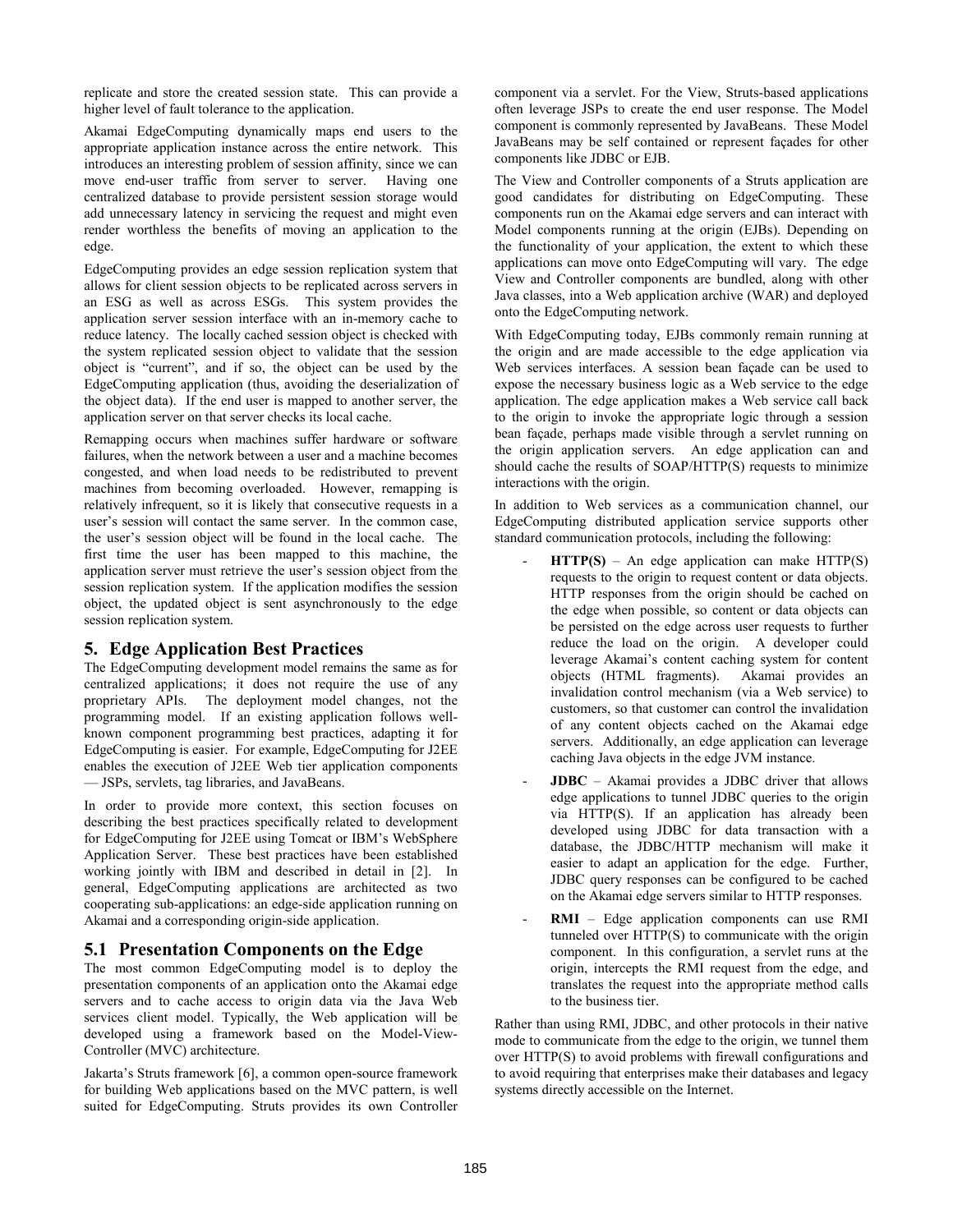#### **5.2 Data Access on the Edge**

Any of the HTTP-based protocols above are useful interfaces that allow you to "bridge" your applications from the edge to the origin, but it is still important to avoid excessive communication for edge-origin requests, as otherwise end-user latency and origin utilization will increase. Because there is an absolute cost for every roundtrip from the edge to the origin, calls should be as "coarse-grained" as possible. Multiple requests to the origin that are required to service a single end-user request should be bundled, if possible, and edge caching should be used to store data and other objects across requests.

The Akamai EdgeComputing platform provides caching mechanisms to persist application data to minimize the interaction and load on the origin infrastructure on a request-by-request basis.

- **Client Session** EdgeComputing supports replicated client sessions. Session objects are most commonly used to keep per-user state information. Akamai enforces a size limit to the actual serialized object data for performance reasons.
- Client Cookies An edge application can store some user specific data in user cookies or URL tokens. Privacy and security concerns, however, may prohibit an enterprise from using this mechanism.
- **Object Caching** As previously mentioned, an edge application can make requests for data or content (using HTTP, Web Services, or JDBC) and these objects can be stored in the edge node's cache.

Another powerful edge data capability employs IBM's 100% pure Java Cloudscape DBMS to host infrequently changing, read-only data in an edge database. In this model, application data is exported as part of the application WAR file. By installing Cloudscape on the edge, even the Model components of an MVC application can be run on EdgeComputing. An edge application can make use of JavaBeans and JDBC as Model components with Cloudscape as the DBMS to further reduce the communication to the backend enterprise systems. One current limitation of this model is that any time the application data changes, the application must be redeployed to the EdgeComputing network.

#### **6. Future Work**

At its core, EdgeComputing involves virtualizing system resources and allocating them dynamically to different applications. Simple virtualization, however, is not enough; for more than a few customers to be willing to use EdgeComputing, it must be easy to manage applications running on it. Our goal has been to make it as easy to manage an application running on EdgeComputing as it is to manage an application running on a cluster of machines in a central data center. This includes support for testing, monitoring, and debugging, as well as support for splitting an application into "edge" and "origin" pieces and orchestrating communication between the edge and the origin.

We are currently working on a number of areas to simplify the management of distributed applications on our EdgeComputing service, including:

Further simplifying management of multiple versions of applications.

- Providing deeper insight into the performance of applications on our edge servers to make it easier for customers to tune the performance of their applications.
- Handling multiple versions of application servers.
- Supporting the full J2EE specification, including EJBs and JMS.
- Synchronizing session state between the edge component and the origin component of an application.
- Making data caching and replication on the edge transparent for more patterns of data access.
- Providing pre-integrated access to key services required by business applications (e.g., identity management, access control, and payment processing).

#### **7. Summary and Conclusions**

Akamai's EdgeComputing service allows enterprises to deploy and run Web applications on a globally distributed computing platform. Running applications on servers at the edge of the Internet in our distributed application service provides many advantages for an enterprise including capacity on demand, better end user performance, higher application availability, and faster time-to-market.

Development of this distributed application platform presented several new and interesting challenges. For example, customers need visibility into the behavior of their running applications, even though the machines that run a given application might change from day to day or even minute to minute. Similarly, applications must be sandboxed to ensure that one customer's application does not interfere with that of another customer.

There are several types of applications that can benefit from this distributed application platform. By following some basic edge application best practices, such as minimizing communication with the origin and caching data on the edge, many important business applications can leverage Akamai's EdgeComputing distributed application service.

#### **8. ACKNOWLEDGMENTS**

Akamai's EdgeComputing service would not exist without the incredible efforts of the many people who have contributed to it, including Andy Berkheimer, Annie Boyer, James Chalfant, Eddy Chan, Andy Ellis, Liz Greene, Dan Hang, Marty Kagan, Nate Kushman, Erik Nygren, Nicole Peill, Vasan Pichai, M. C. Ramesh, Eddie Ruvinsky, Sudesh Saoji, Alex Sherman, Danner Stodolsky, Ashis Tarafdar, and Kieran Taylor. Our partners at IBM have also contributed enormously to the service by helping integrate IBM's WebSphere Application Server into our EdgeComputing service and by working with us on numerous sample applications and customer engagements. In addition, we are grateful to Gerry Cuomo, Michael Jacob, and Raymie Stata for helpful comments on this paper. Finally, we must acknowledge the early contributions of the late Danny Lewin, who believed from the beginning that EdgeComputing would be valuable to our customers.

#### **9. REFERENCES**

[1] Barham, P., Dragovic, B., Fraser, K., Hand, S., Harris, T., Ho, A., Neugebauer, R., Pratt, I., and Warfield, A. *Xen and the Art of Virtualization*. ACM Symposium on Operating